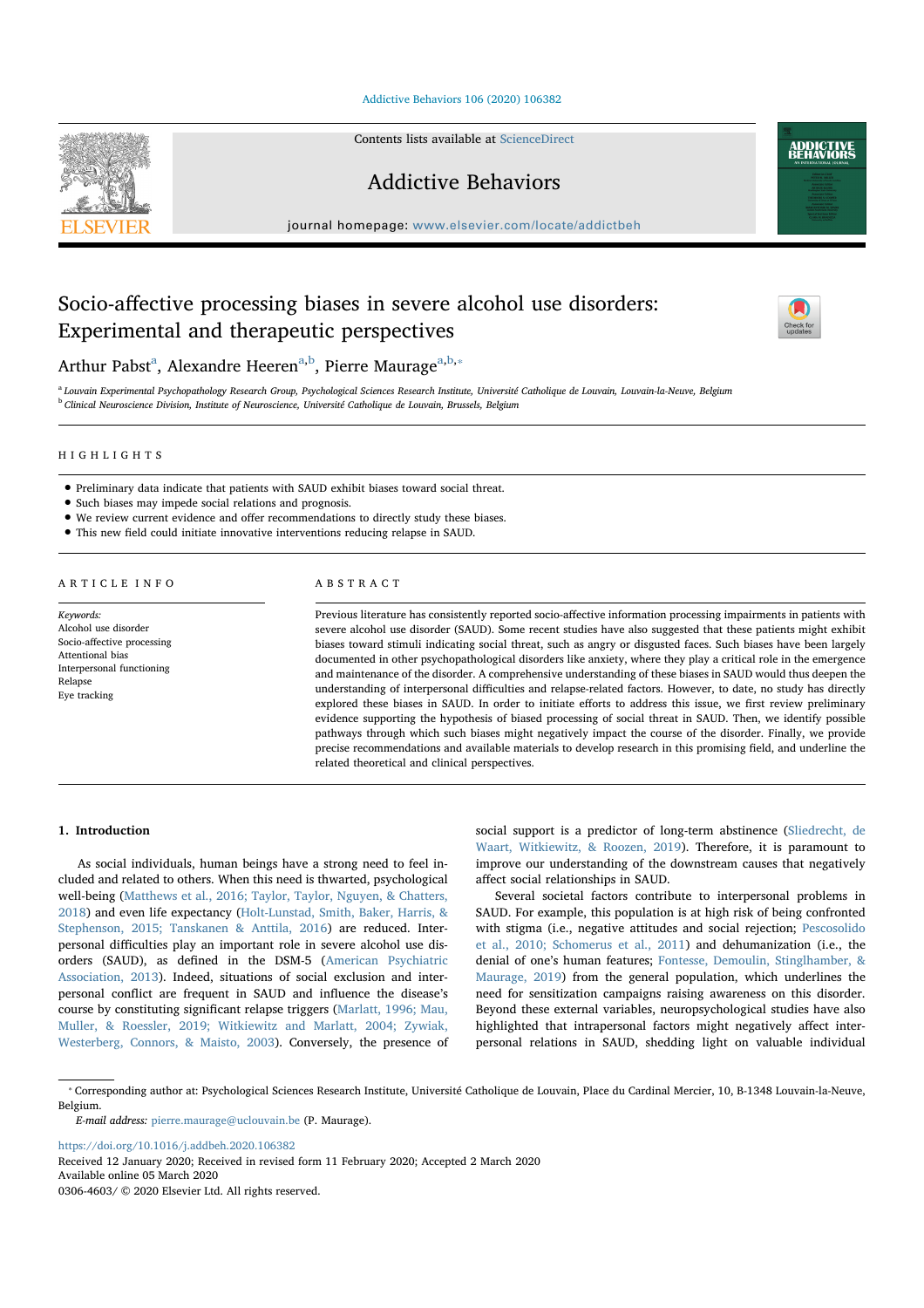treatment targets. Most recently, numerous studies have documented socio-affective impairments in SAUD, with facial emotion decoding and Theory of Mind (broadly defined as the ability to infer other's mental state, beliefs, and feelings) abilities being most affected (Bora & Zorlu, 2017; Castellano et al., 2015; Donadon & Osório, 2014; Le Berre, 2017, 2019; Maurage, Rolland, & D'Hondt, 2019) and predicting treatment dropout and relapse (Rupp, Derntl, Osthaus, Kemmler, & Fleischhacker, 2017). Moreover, this line of work has suggested that patients with SAUD, like many other psychiatric populations (Bantin, Stevens, Gerlach, & Hermann, 2016; García-Blanco et al., 2017; Hommer et al., 2014; Leyman, Raedt, Schacht, & Koster, 2007; Mogg, Millar, & Bradley, 2000) might process socio-affective information in a biased fashion, and particularly exhibit biases<sup>1</sup> towards negative or socially threatening cues. These biases are conceptualized as transdiagnostic factors contributing to psychopathology-related social stress and exclusion (Reinhard et al., 2019). They might also underpin the abovementioned socio-affective impairments: a selective processing of negative social information may prevent patients from correctly assessing and accurately reacting to social situations. Their presence could thus have tremendous implications for the understanding of SAUD development and related interpersonal problems. Surprisingly, no scientific effort has been devoted to their direct exploration in SAUD. In this paper, we thus aim at (i) reviewing the preliminary empirical evidence supporting the presence of socio-affective biases in SAUD, (ii) discussing the mechanisms through which they might negatively influence the course of SAUD, and (iii) outlining innovative research avenues to move forward in the exploration of these biases.

#### 2. Current evidence for socio-affective biases in SAUD

While socio-affective biases have never been directly measured in SAUD, several arguments suggest that they are involved in this disorder:

(1) Patients with SAUD exhibit modified processing of socially threatening emotions. They are less accurate and slower than controls to identify emotions conveyed by faces, as well as to estimate emotional intensity (e.g., Foisy et al., 2007; Kornreich et al., 2001a; Kornreich et al., 2001b; Kornreich et al., 2002; Kornreich et al., 2013; Maurage et al., 2009; Philippot et al., 1999). However, differences across emotions remain to be clarified. In a recent meta-analysis, Bora and Zorlu (2017) underlined that patients' modified emotion processing abilities are most evident for faces displaying anger and disgust, with only smallsized effects observed for other emotions, and no difference for happy faces. Therefore, rather than being characterized by general socio-affective impairments, patients with SAUD might exhibit selective changes for processing anger and disgust, which are construed as emotions signaling social threat since they elicit behavioral tendencies destined to punish moral violators (Chapman, Kim, Susskind, & Anderson, 2009; Seip, Van Dijk, & Rotteveel, 2014).

(2) Patients with SAUD over-estimate the presence of socially threatening emotions. Beyond the reduced decoding accuracy presented above, SAUD is actually related to a confusion between emotions, and to an over-estimation of anger and disgust. Indeed, Philippot et al. (1999) evidenced a tendency to perceive negative emotions in happy faces and to misattribute anger and contempt (which the authors interpreted as signals of interpersonal conflict) to faces actually displaying other emotions. Frigerio, Burt, Montagne, Murray, and Perrett (2002) further showed that patients with SAUD more frequently misrecognized sad faces as angry or disgusted. Foisy et al. (2007) also found both a tendency to misperceive anger and disgust as sadness and to report disgust in sad faces. Later, Maurage and colleagues (2009) showed that patients overestimate the intensity of facial stimuli presenting anger, and confirmed that they also detect anger in stimuli actually presenting sadness, fear, and even neutral emotions. More recently, Freeman et al. (2018) further supported previous findings by revealing specific error patterns in SAUD when categorizing emotional facial expressions, with patients more often perceiving anger and disgust in other negative and neutral emotions. Altogether, these behavioral studies using different tasks and measures support the view that people with SAUD exhibit, beyond the mere reduced performance in emotion decoding, biases towards the over-estimation of socio-affective information signaling social threat.

(3) Patients with SAUD have modified brain activations related to social threat. Congruent with the proposal of altered social threat processing, patients with SAUD display increased dorsal anterior cingulate cortex (dACC) activation compared to healthy controls when processing angry faces (Park et al., 2015). Moreover, they show higher insula and dACC activations when confronted with social threat, namely during social exclusion (Maurage et al., 2012). Interestingly, higher dACC activation to specific stimuli (smoking cues) is related to attentional biases (AB) towards the same specific stimuli in smokers (Luijten et al., 2011). Additionally, the dACC and insula are involved in the attribution of salience to and the detection and appraisal of social threat (Heilig, Epstein, Nader, & Shaham, 2016; Kawamoto, Ura, & Nittono, 2015). Therefore, this pattern of neural activation may reflect a heightened sensitivity to stimuli signaling social threat in SAUD, which might underlie the biased processing of these stimuli.

## 3. Impact of socio-affective biases in SAUD

Given the above-mentioned influence of social factors on the development and maintenance of SAUD, we argue that the biased processing of social threat may act as harbingers of relapse, via two complementary pathways (Fig. 1):

(1) At short term, it may increase patients' perception of social threat and augment their vulnerability to social rejection. This proposal is supported by results among healthy participants showing that experimentally inducing an AB social threat led to increased anxiety during social exclusion (Heeren, Peschard, & Philippot, 2012). Furthermore, such biases could impede their ability to regulate the negative affects resulting from social exclusion (Gerber & Wheeler, 2009), as shown by persistent brain activations related to negative emotions and social exclusion even after the end of the actual exclusion episode (Maurage et al., 2012). Conversely, when excluded, healthy participants typically attend to positive social information, which is viewed as an adaptive way to recover from the negative effects associated with it (Dewall, Maner, & Rouby, 2009). The tendency of patients with SAUD to show biases toward social threat rather than positive social signals following social exclusion might thus exacerbate its negative consequences and deprive patients from typical emotion regulation resources, leading them to resort to alcohol as an alternative way of coping with social exclusion feelings (Fairbairn & Sayette, 2014).

(2) In the long run, biases toward social threat may deteriorate existing social relationships and prevent the emergence of new ones, reducing social support. For instance, biases toward socially threatening information might favor the interpretation of ambiguous social situations as hostile, and thus lay the ground for inappropriate responses such as aggression or avoidance, lowering social bonding. In accordance with this view, studies showed that AB towards social threat are implicated in the negative interpretation of ambiguous social signals (Haller et al., 2017; White, Suway, Pine, Bar-Haim, & Fox, 2011). Furthermore, both the tendency to misperceive anger in non-angry stimuli and AB towards social threat are linked with the frequency of aggressive behaviors (Hall, 2006; Miller & Johnston, 2019; Penton-Voak et al., 2013). Consequently, biases towards social threat in SAUD might influence the interpersonal problems encountered in this population, by promoting social avoidance or aggression among patients and

 $1$  Here, we define biases as the preferential allocation of cognitive resources to specific emotional stimuli (e.g., alcohol-related stimuli or social stimuli) as compared to neutral ones.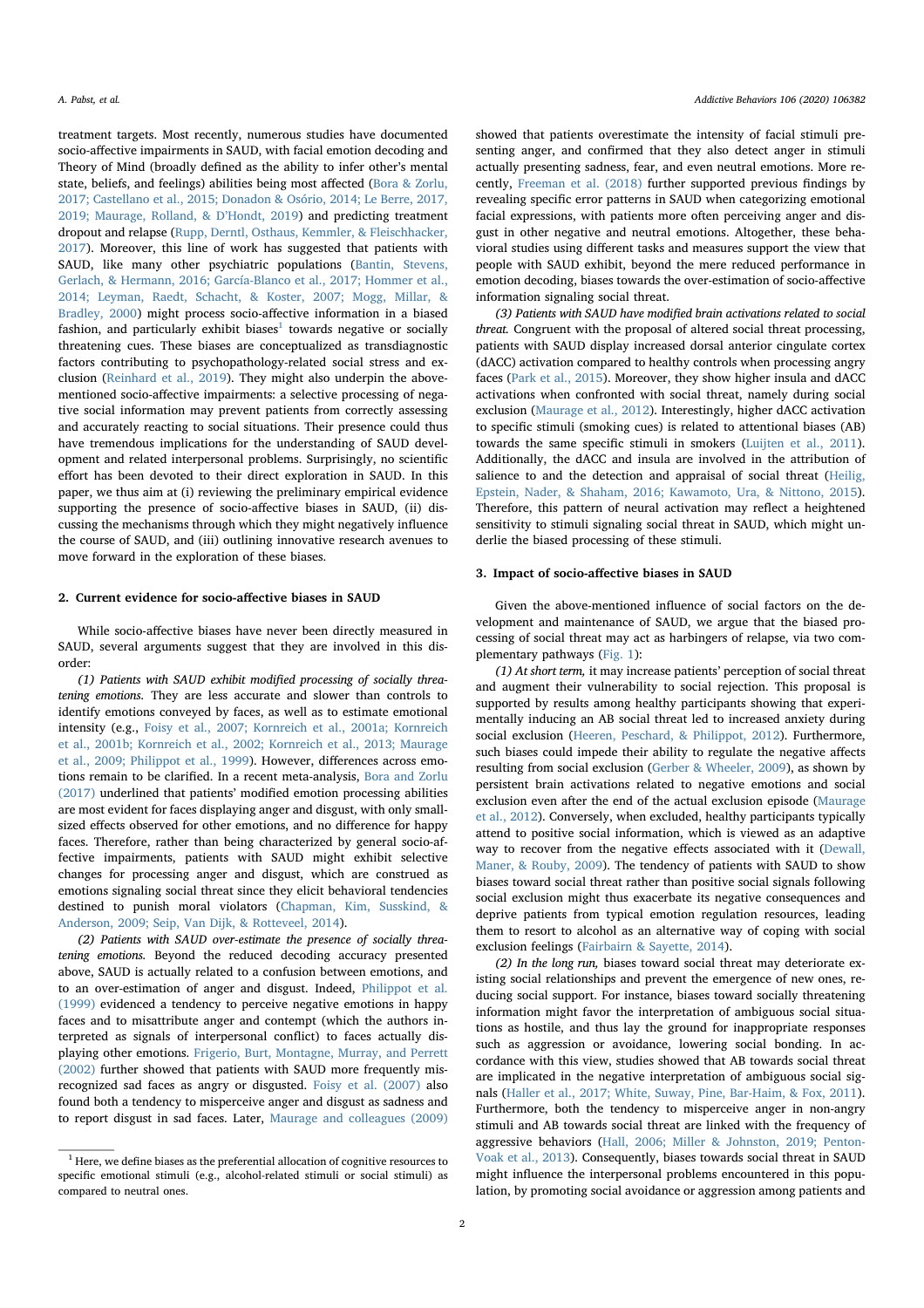

Fig. 1. Schematic representation of the postulated short and long term paths leading from socio-affective biases towards interpersonal threat to clinical outcomes.

by favoring a desire for social distance among other individuals. The resulting social seclusion would again expose patients to higher relapse risk (Sliedrecht et al., 2019).

# 4. Towards a comprehensive investigation of socio-affective biases in SAUD

Previous sections underscored the pertinence of studying socio-affective biases in SAUD. Here, we provide means to initiate a research program in this promising field. A crucial first step is to ascertain the genuineness of the bias via direct experimental examination. Such a goal can be achieved by employing validated cognitive bias paradigms such as the dot-probe task (MacLeod, Mathews, & Tata, 1986), which has been largely used in other psychopathological states to measure AB. Here, we focus on AB rather than memory or interpretation biases because AB may be upstream determinants of the two other biases: selectively attending to specific stimuli in a scene may influence its interpretation and facilitate the encoding and recall of these stimuli (Blaut, Paulewicz, Szastok, Prochwicz, & Koster, 2013; Bowler et al., 2017; Everaert, Duyck, & Koster, 2014; Haller et al., 2017; White et al., 2011). In the dot-probe task, image pairs (one emotional, one neutral) are presented, one image being subsequently replaced by a target that participants are instructed to characterize as fast and accurately as possible. Faster reaction times to targets replacing the emotional image are typically indexing AB. This task has often been employed in SAUD to measure alcohol-related AB (i.e., using pictures of alcoholic versus soft drinks; Field & Cox, 2008), but it has never been used to study socio-affective processes in this population. This gap can be filled by using socio-affective stimuli, such as emotional faces: by showing pairs consisting of one neutral and one emotionally-loaded face of different valences (e.g., happy, sad, fearful, angry, disgusted), one can directly test whether patients exhibit biased attentional processing of certain socio-affective information and whether it is specific to socially threatening ones (as predicted by previous studies). At a later stage, task specificities can be modified to draw more ecologically valid conclusions by testing whether the bias persists when the stimuli of interest (i.e., presenting socially threatening emotions) are paired with nonneutral emotions (e.g., non-socially threatening but negative emotions like sadness) rather than neutral stimuli. Its generalization to non-socially threatening stimuli (e.g., visual scenes depicting situations related to anger or disgust) should also be tested.

Reaction-time based AB indices reveal the location of attention

when images disappear, but fail to capture attentional deployment over time (McNally, 2019). Therefore, complementing the dot-probe task with eye tracking measures is valuable to study the dynamics of attention. Eye tracking is a useful tool to unfold the nature of attentional processes in alcohol-related disorders (Maurage, Masson, Bollen, & D'Hondt, 2020), and eye-movements yield more reliable AB indices than reaction times (Christiansen, Mansfield, Duckworth, Field, & Jones, 2015). Eye tracking measures would thus track the evolution of overt attention allocation over time by computing gaze indices for different time windows of the trials (Schofield, Johnson, Inhoff, & Coles, 2012). It would also help in the characterization of the biases, with initial gaze orienting or first fixation latency indices reflecting rather automatic attentional capture, whereas total dwell time indexes more controlled processes (Armstrong & Olatunji, 2012). This precise characterization is paramount since different mechanisms (i.e. attentional, but also perceptive, memory or executive processes) might underpin the biases. Especially, SAUD is characterized by neurocognitive deficits (Bühler & Mann, 2011; Stavro, Pelletier, & Potvin, 2013), which may play a role in the proposed biases. The eye tracking indices described above can shed light on the cognitive processes involved: longer dwell time on threatening faces can, for example, reflect patient's inability to exert executive control over attention. The implication of cognitive control deficits can be further explored by manipulating explicit instructions during the dot-probe task (e.g., "do not look at threatening faces"). In this paradigm, the number of fixations on the threatening face indexes failures to voluntarily control attention. Finally, the processes underlying AB can be further revealed through the identification of neural underpinnings of the biases using neuroimaging or neuromodulation techniques.

After evidencing socio-affective biases in SAUD, another critical step would be to investigate their interpersonal and clinical impact, notably by manipulating AB. Indeed, using the eye tracker, attention can be trained away from negative stimuli (or towards positive ones) through gaze-contingent operant conditioning (positive/negative feedback is provided when participants look at positive/negative stimuli; e.g., Sanchez, Everaert, & Koster, 2016; Sanchez-Lopez, Everaert, Van Put, De Raedt, & Koster, 2019 but see Heeren, Mogoaşe, McNally, Schmitz, & Philippot, 2015; Heeren, Mogoașe, Philippot, & McNally, 2015 for criticisms vis-à-vis attentional bias modification procedures for social material). We previously mentioned that biases toward social threat might play a causal role in exacerbating the negative consequences of social exclusion in SAUD. This can be tested by manipulating AB in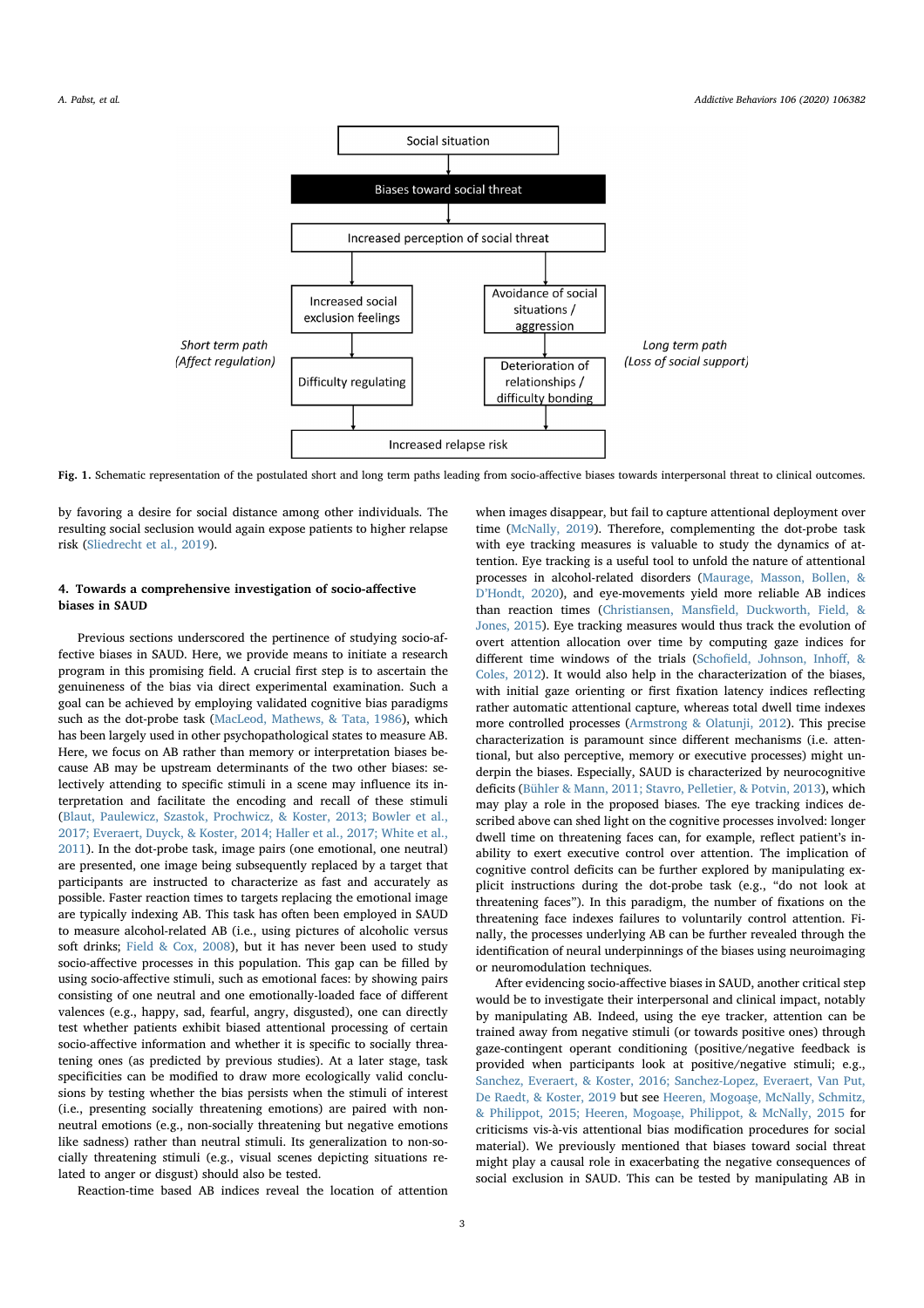A. Pabst, et al. *A. Pabst, et al.* **A.** *A. Pabst, et al. A. Pabst, et al. A. Pabst, et al.**A. Pabst, et al.**A. Pabst, et al.* **<b>***GCCGCO)* 106382

patients before inducing social exclusion (see Reinhard et al., 2019 for a review of social exclusion studies in psychiatry) and measuring the resulting affective state. Note that this protocol can be flexibly adapted to test the causal role of AB in the interpretation of ambiguous social stimuli (Sanchez, Romero, Maurage, & De Raedt, 2017) or avoidance behaviors of social situations (Rougier et al., 2019). We also predicted that patients with SAUD would not display typical biases towards positive social cues following exclusion, leading to the impaired regulation of the associated negative feelings. Contrasting the performance of patients and controls using a dot-probe task (containing both positive and threatening social stimuli) following social exclusion, and monitoring their negative affects directly after exclusion and after the dotprobe task, would allow stating on the validity of our prediction. Importantly, if our hypotheses regarding the social and clinical impact of the biases in SAUD are supported by their experimental manipulation described above, their reduction through such manipulation should lead to positive clinical outcomes. Therefore, if experimental protocols prove successful in modifying the biases, they could constitute a worthy intervention technique for practitioners. Raising awareness on the existence and impact of the bias may also help people with SAUD to develop their ability to regulate and counteract negative affects and behavioral consequences (e.g., favoring reappraisal and approach of social situations rather than avoidance; Bernstein & Zvielli, 2014; Zvielli, Amir, Goldstein, & Bernstein, 2016).

## 5. Conclusion

We argued that studying socio-affective biases in SAUD constitutes an innovative and promising research avenue holding critical implications. At the fundamental level, it will enrich the growing body of literature reporting socio-affective abnormalities in SAUD, and provide novel mechanistic insights vis-à-vis the interpersonal difficulties characterizing this population. At the clinical level, the description of cognitive biases toward social threat in SAUD can lead to targeted interventions complementing current treatments, particularly attentional bias modification procedures that have proven to be useful in social anxiety (Lazarov, Pine, & Bar-Haim, 2017) and are transposable to SAUD.

#### Role of the funding source

Alexandre Heeren and Pierre Maurage (Senior Research Associates) are funded by the Belgian Fund for Scientific Research (F.R.S.-FNRS, Brussels, Belgium). This funding source did not exert any influence or censorship on the present work.

## Declaration of interest

None.

## CRediT authorship contribution statement

Arthur Pabst: Conceptualization, Writing - original draft, Writing review & editing, Project administration. Alexandre Heeren: Conceptualization, Writing - review & editing, Supervision, Project administration. Pierre Maurage: Conceptualization, Writing - review & editing, Supervision, Project administration, Funding acquisition.

# Appendix A. Supplementary data

Supplementary data to this article can be found online at https:// doi.org/10.1016/j.addbeh.2020.106382.

## References

American Psychiatric Association (2013). Diagnostic and statistical manual of mental

disorders DSM-5 (5th ed.). American Psychiatric Publishing.

- Armstrong, T., & Olatunji, B. O. (2012). Eye tracking of attention in the affective disorders: A meta-analytic review and synthesis. Clinical Psychology Review, 32(8), 704–723. https://doi.org/10.1016/j.cpr.2012.09.004.
- Bantin, T., Stevens, S., Gerlach, A. L., & Hermann, C. (2016). What does the facial dotprobe task tell us about attentional processes in social anxiety? A systematic review. Journal of Behavior Therapy and Experimental Psychiatry, 50, 40–51. https://doi.org/ 10.1016/j.jbtep.2015.04.009.
- Bernstein, A., & Zvielli, A. (2014). Attention Feedback Awareness and Control Training (A-FACT): Experimental test of a novel intervention paradigm targeting attentional bias. Behaviour Research and Therapy, 55, 18–26. https://doi.org/10.1016/j.brat. 2014.01.003.
- Blaut, A., Paulewicz, B., Szastok, M., Prochwicz, K., & Koster, E. (2013). Are attentional bias and memory bias for negative words causally related? Journal of Behavior Therapy and Experimental Psychiatry, 44(3), 293–299. https://doi.org/10.1016/j. jbtep.2013.01.002.
- Bora, E., & Zorlu, N. (2017). Social cognition in alcohol use disorder: A meta-analysis. Addiction, 112(1), 40–48. https://doi.org/10.1111/add.13486.
- Bowler, J. O., Hoppitt, L., Illingworth, J., Dalgleish, T., Ononaiye, M., Perez-Olivas, G., & Mackintosh, B. (2017). Asymmetrical transfer effects of cognitive bias modification: Modifying attention to threat influences interpretation of emotional ambiguity, but not vice versa. Journal of Behavior Therapy and Experimental Psychiatry, 54, 239–246. https://doi.org/10.1016/j.jbtep.2016.08.011.
- Bühler, M., & Mann, K. (2011). Alcohol and the human brain: A systematic review of different neuroimaging methods. Alcoholism: Clinical and Experimental Research, 35(10), 1771–1793. https://doi.org/10.1111/j.1530-0277.2011.01540.x.
- Castellano, F., Bartoli, F., Crocamo, C., Gamba, G., Tremolada, M., Santambrogio, J., ... Carrà, G. (2015). Facial emotion recognition in alcohol and substance use disorders: A meta-analysis. Neuroscience and Biobehavioral Reviews, 59, 147–154. https://doi. org/10.1016/j.neubiorev.2015.11.001.
- Chapman, H. A., Kim, D. A., Susskind, J. M., & Anderson, A. K. (2009). In bad taste: Evidence for the oral origins of moral disgust. Science, 323(5918), 1222–1226. https://doi.org/10.1126/science.1165565.
- Christiansen, P., Mansfield, R., Duckworth, J., Field, M., & Jones, A. (2015). Internal reliability of the alcohol-related visual probe task is increased by utilising personalised stimuli and eye-tracking. Drug and Alcohol Dependence, 155, 170–174. https:// doi.org/10.1016/j.drugalcdep.2015.07.672.
- Dewall, C. N., Maner, J. K., & Rouby, D. A. (2009). Social exclusion and early-stage interpersonal perception: Selective attention to signs of acceptance. Journal of Personality and Social Psychology, 96(4), 729–741. https://doi.org/10.1037/ a0014634.
- Donadon, M. F., & Osório, F. de L. (2014). Recognition of facial expressions by alcoholic patients: A systematic literature review. *Neuropsychiatric Disease and Treatment, 10,*<br>1655–1663. https://doi.org/10.2147/NDT.S65376.
- Everaert, J., Duyck, W., & Koster, E. H. W. (2014). Attention, interpretation, and memory biases in subclinical depression: A proof-of-principle test of the combined cognitive biases hypothesis. Emotion (Washington, D.C.), 14(2), 331–340. https://doi.org/10. 1037/a0035250.
- Fairbairn, C. E., & Sayette, M. A. (2014). A social-attributional analysis of alcohol response. Psychological Bulletin, 140(5), 1361–1382. https://doi.org/10.1037/ a0037563.
- Field, M., & Cox, W. M. (2008). Attentional bias in addictive behaviors: A review of its development, causes, and consequences. Drug and Alcohol Dependence, 97(1–2), 1–20. https://doi.org/10.1016/j.drugalcdep.2008.03.030.
- Foisy, M.-L., Kornreich, C., Petiau, C., Parez, A., Hanak, C., Verbanck, P., ... Philippot, P. (2007). Impaired emotional facial expression recognition in alcoholics: Are these deficits specific to emotional cues? Psychiatry Research, 150(1), 33–41. https://doi. org/10.1016/j.psychres.2005.12.008.
- Fontesse, S., Demoulin, S., Stinglhamber, F., & Maurage, P. (2019). Dehumanization of psychiatric patients: Experimental and clinical implications in severe alcohol-use disorders. Addictive Behaviors, 89, 216–223. https://doi.org/10.1016/j.addbeh.2018. 08.041.
- Freeman, C. R., Wiers, C. E., Sloan, M. E., Zehra, A., Ramirez, V., Wang, G.-J., & Volkow, N. D. (2018). Emotion recognition biases in alcohol use disorder. Alcoholism, Clinical and Experimental Research.. https://doi.org/10.1111/acer.13802.
- Frigerio, E., Burt, D. M., Montagne, B., Murray, L. K., & Perrett, D. I. (2002). Facial affect perception in alcoholics. Psychiatry Research, 113(1–2), 161–171. García-Blanco, A., López-Soler, C., Vento, M., García-Blanco, M. C., Gago, B., & Perea, M.
- (2017). Communication deficits and avoidance of angry faces in children with autism spectrum disorder. Research in Developmental Disabilities, 62, 218-226. https://doi. org/10.1016/j.ridd.2017.02.002.
- Gerber, J., & Wheeler, L. (2009). On being rejected: A meta-analysis of experimental research on rejection. Perspectives on Psychological Science: A Journal of the Association for Psychological Science, 4(5), 468–488. https://doi.org/10.1111/j.1745-6924.2009. 01158.x.
- Hall, C. W. (2006). Self-reported aggression and the perception of anger in facial expression photos. The Journal of Psychology, 140(3), 255–267. https://doi.org/10. 3200/JRLP.140.3.255-267.
- Haller, S. P. W., Doherty, B. R., Duta, M., Kadosh, K. C., Lau, J. Y. F., & Scerif, G. (2017). Attention allocation and social worries predict interpretations of peer-related social cues in adolescents. Developmental Cognitive Neuroscience, 25, 105–112. https://doi. org/10.1016/j.dcn.2017.03.004.
- Heeren, A., Peschard, V., & Philippot, P. (2012). The causal role of attentional bias for threat cues in social anxiety: A test on a cyber-ostracism task. Cognitive Therapy and Research, 36(5), 512–521. https://doi.org/10.1007/s10608-011-9394-7.
- Heeren, A., Mogoaşe, C., McNally, R. J., Schmitz, A., & Philippot, P. (2015). Does